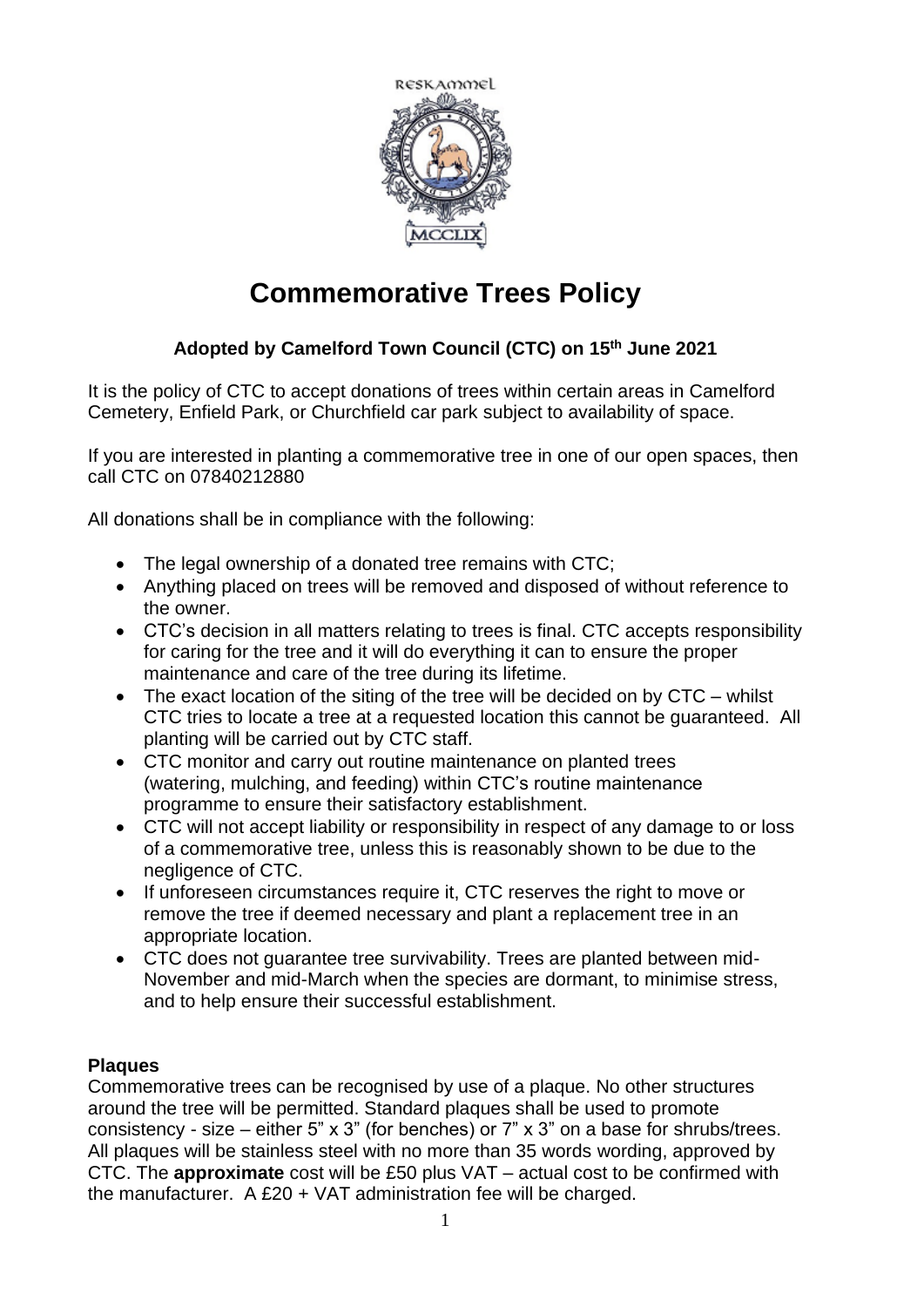### **Ceremonies**

A ceremony or gathering at the time of a tree planting is permitted, but must be arranged in advance with CTC

### **Records**

CTC shall maintain a record of each tree. The record shall contain all pertinent information such as the donor's name, reason for commemoration, location, type etc;

Please note all prices are exclusive of VAT

Please complete the attached form and return it to CTC who will confirm the price and other relevant details in writing. If applicable, CTC will order and take delivery of your chosen tree. All trees must be paid in full for prior to their planting.

Planting is undertaken by staff and is included in the cost –if you wish to be present when tree is planted please note this on your application form.

If you have any queries about the plaques or scheme, please email: [clerk@camelford](mailto:clerk@camelford-tc.gov.uk)[tc.gov.uk](mailto:clerk@camelford-tc.gov.uk) or call on 01840 212880.

### **List of Trees**

CTC will provide potential donors with a list of tree species to select from. If you're not sure what type of tree you would like, CTC are happy to help you choose, with regard to size, colour and shape, considering the location.

- Large specimen trees Enfield Park or Cemetery only e.g Hornbeam, Sessile, Oak
- Field Maple, Hawthorn, Crab Apple, Black poplar, Mulberry, Sliver Birch
- Fruiting trees for the Orchard.
- Other smaller hedgerow trees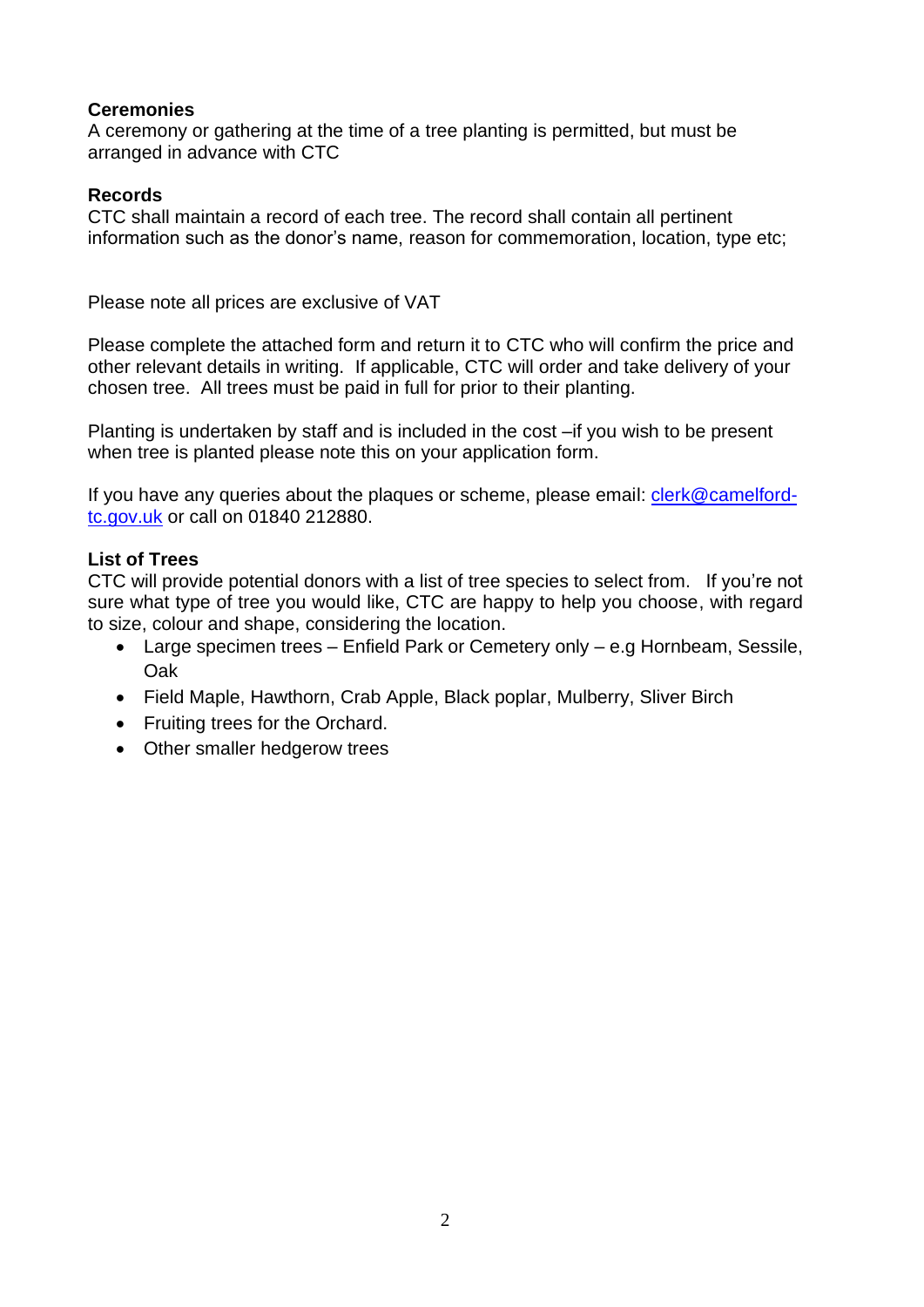### **APPLICATION FOR COMMEMORATIVE TREE**

Please indicate in which of the locations you would prefer your memorial to be placed. Please choose one of the following (all choices are subject to availability of space at site location).

Cemetery/orchard **Enfield Park** Churchfield Car Park

If you wish to place a plaque; please complete the plaque application form overleaf.

I wish to be present when tree planted Yes / No

| <b>First Name</b> |  |
|-------------------|--|
| Surname           |  |
| Address           |  |
| Postcode          |  |
| Telephone         |  |
| Email             |  |

I have read and understood all of the terms and conditions regarding memorials and accept them in their entirety.

Signed : ......................................................................... Date : ...........................

Print name : ...............................................................................................................

Please return to : The Town Clerk at CTC

| For office use only                   | Date |
|---------------------------------------|------|
| Tree costings obtained & advised      |      |
| Invoice issued                        |      |
| Invoice paid and receipt number       |      |
| Shrub/memorial seat ordered           |      |
| Shrub/memorial seat planted/installed |      |